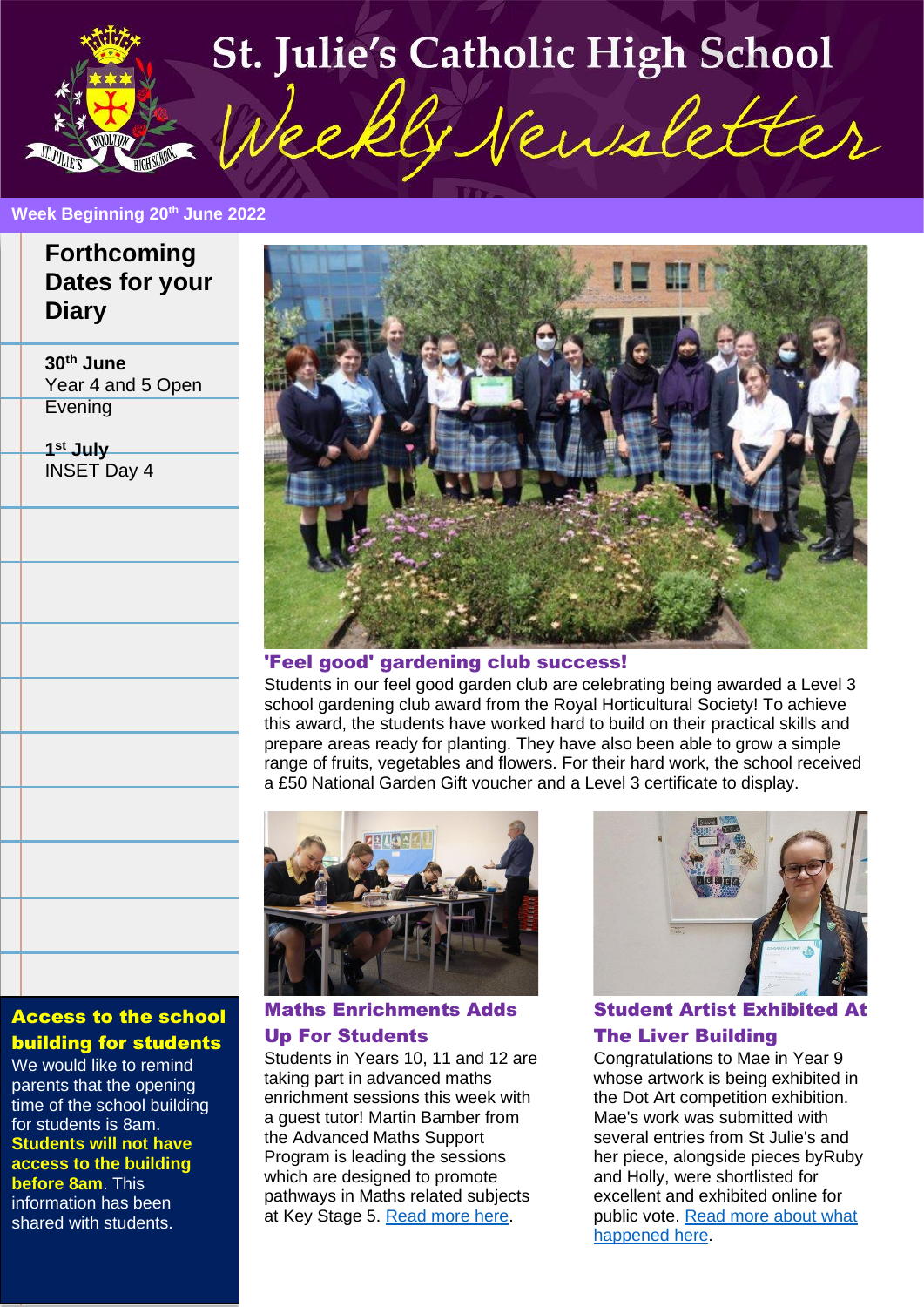#### **Your list of contacts at St. Julie's**

You can click any of the hyperlinked names below to send an email.

#### **Progress Leaders**

Year 7: [Mrs K Monks](mailto:kmonks@stjulies.org.uk) Year 8: [Mrs L Rainey](mailto:lrainey@stjulies.org.uk)  **[Barwise](mailto:lrainey@stjulies.org.uk)** Year 9: [Mrs J Navarro](mailto:jnavarro@stjulies.org.uk) Year 10: [Miss C Corrigan](mailto:ccorrigan@stjulies.org.uk) Year 11: [Mrs C Maguire](mailto:cpeers@stjulies.org.uk) Sixth For[m: Mrs R Lyons](mailto:rkelly@stjulies.org.uk)

#### SENCO: [Mrs G Dooley](mailto:gdooley@stjulies.org.uk)

#### **Curriculum Leaders**

English: [Mrs M Bridges](mailto:mbridges@stjulies.org.uk) Maths: [Mrs L Gee](mailto:lgee@stjulies.org.uk) Science: [Dr O McGinn](mailto:omcginn@stjulies.org.uk) RE: [Miss T Hyland](mailto:thyland@stjulies.org.uk) MFL: [Ms H Mathison](mailto:hemathison@stjulies.org.uk) Humanities: [Mrs L Bashford](mailto:lbashford@stjulies.org.uk) Performing Arts (including PE): [Mrs J Walls](mailto:jwalls@stjulies.org.uk) Technology (including Health and Social Care): [Mrs](mailto:abell@stjulies.org.uk) A Bell

#### **Why not visit our Websites?**

[St. Julie's Main Website](http://www.stjulies.org.uk/) [Chaplaincy Website](http://chaplaincy.stjulies.org.uk/) Chaplaincy Instagram: stiuliesl25



#### Open Evening Registration **Opens**

On the 30<sup>th</sup> June between 4 and 6pm we're opening our doors to welcome students in Years 4 and 5, and their parents, to visit our Open Evening. To help manage numbers and keep things comfortable, we're using pre-registration this year. We've got lots of capacity, but if you're planning on visiting, or know someone who is, please fill in the [form at the top of our website.](https://forms.office.com/r/e0QdhtjfUJ)



#### Year 7 Runners Medal At **Merseyside**

#### Championships

Millie and Georgina in Year 7 are continuing their fantastic season by earning medals while representing St Julie's at the Merseyside Schools Athletics Championships in Bebington this month. The athletes both compete regularly and are members of the Liverpool Harriers, whom they have also represented successfully in competition. Congratulations to Millie for her silver medal in the 150m and to Georgie for her silver in the 800m. Both runners have been selected to represent Merseyside Schools in the next County match!



#### Former Student Sings on TV!

Congratulations to our former student Charlotte Powell for a great performance on ITV Dating Show 'Romeo and Duet'. The show, enjoying its premiere this year, features four singles being serenaded by potential suitors. Frequently things aren't always what they seem on TV, so we asked Charlotte for some backstage insights and if it really was as much fun as it all looked. You can find out what she had to tell us in the full [story on our website.](https://www.stjulies.org.uk/news/3365/15/Former-Student-Sings-on-TV/d,new_detail.html)



#### Preloved Uniform Sale

#### Seeks Donations

As we aim to live in a more sustainable world where we throw less away we are launching a sale of preloved school uniform at St. Julie's. At the moment we're seeking donations before the end of term of blazers and kilts only that are no longer needed or no longer fit and are in good wearable condition without stains, marks or damage. If you can help we'd love to have your donation.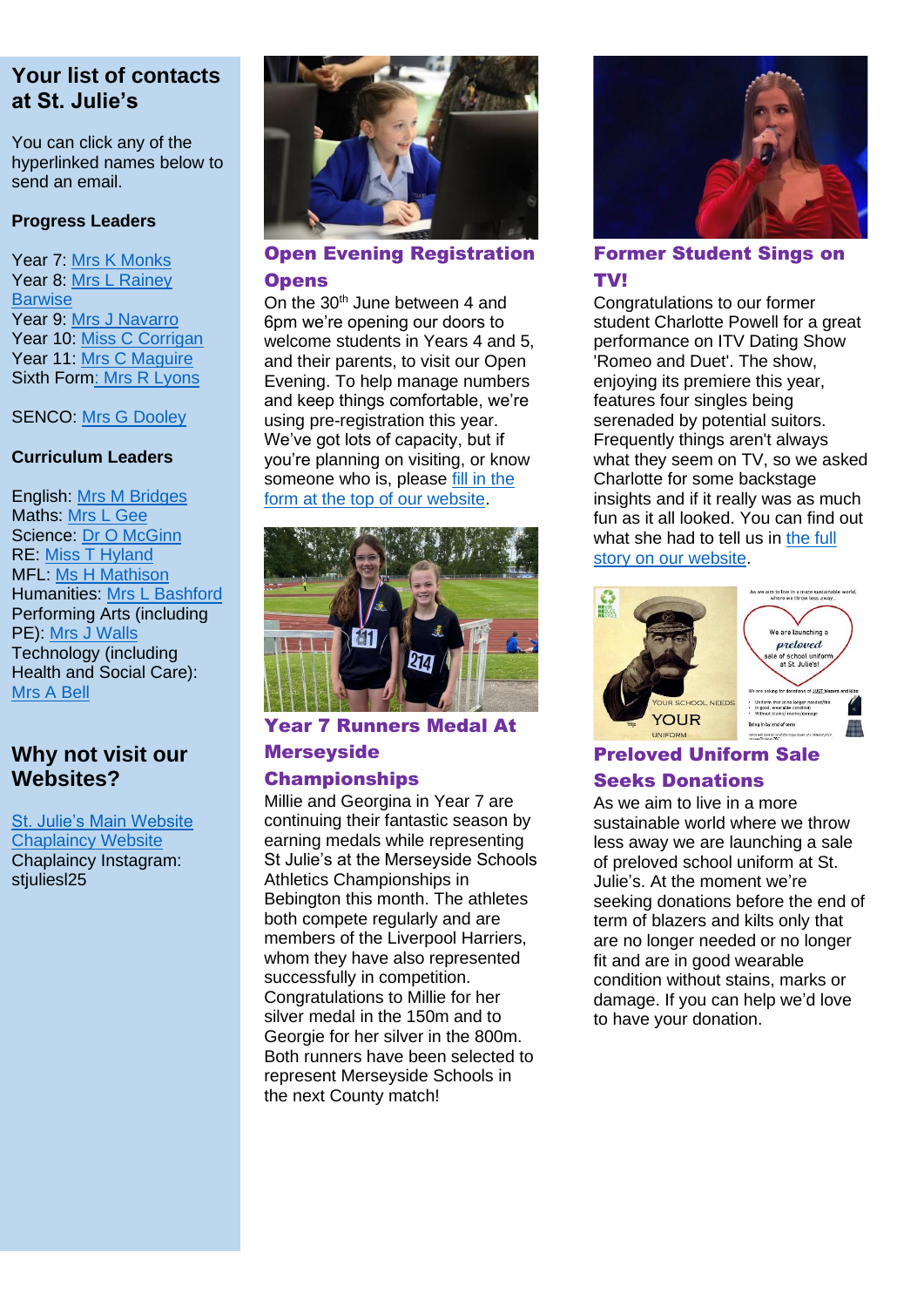#### **Your list of contacts at St. Julie's**

You can click any of the hyperlinked names below to send an email.

#### **Progress Leaders**

Year 7: [Mrs K Monks](mailto:kmonks@stjulies.org.uk) Year 8: [Mrs L Rainey](mailto:lrainey@stjulies.org.uk)  **[Barwise](mailto:lrainey@stjulies.org.uk)** Year 9: [Mrs J Navarro](mailto:jnavarro@stjulies.org.uk) Year 10: [Miss C Corrigan](mailto:ccorrigan@stjulies.org.uk) Year 11: [Mrs C Maguire](mailto:cpeers@stjulies.org.uk) Sixth For[m: Mrs R Lyons](mailto:rkelly@stjulies.org.uk)

#### SENCO: [Mrs G Dooley](mailto:gdooley@stjulies.org.uk)

#### **Curriculum Leaders**

English: [Mrs M Bridges](mailto:mbridges@stjulies.org.uk) Maths: [Mrs L Gee](mailto:lgee@stjulies.org.uk) Science: [Dr O McGinn](mailto:omcginn@stjulies.org.uk) RE: [Miss T Hyland](mailto:thyland@stjulies.org.uk) MFL: [Ms H Mathison](mailto:hemathison@stjulies.org.uk) Humanities: [Mrs L Bashford](mailto:lbashford@stjulies.org.uk) Performing Arts (including PE): [Mrs J Walls](mailto:jwalls@stjulies.org.uk) Technology (including Health and Social Care): [Mrs](mailto:abell@stjulies.org.uk) A Bell

#### **Why not visit our Websites?**

[St. Julie's Main Website](http://www.stjulies.org.uk/) **[Chaplaincy Website](http://chaplaincy.stjulies.org.uk/)** Chaplaincy Instagram: stiulies 25



#### Setting YouTube Restrictions

Many parents have concerns about inability to have much control over the online content that their children can access. YouTube (Google) have been updating some of their features over the last year. To help parents understand more about these features and how to use them, parents can look at 5 short videos (from YouTube) covering:

#### **YouTube Kids**

- **Parent [Allowlisting](https://www.youtube.com/watch?v=eVYsgC7-6ZM&feature=emb_imp_woyt) (this is a [fantastic](https://www.youtube.com/watch?v=eVYsgC7-6ZM&feature=emb_imp_woyt) new feature)**.
- **[Selecting](https://www.youtube.com/watch?v=mH6ccT2w3wg&feature=emb_imp_woyt) content based on the age of the [child.](https://www.youtube.com/watch?v=mH6ccT2w3wg&feature=emb_imp_woyt)**
- **How to [approve](https://www.youtube.com/watch?v=NtrlvqztMcQ&feature=emb_imp_woyt) what your [children](https://www.youtube.com/watch?v=NtrlvqztMcQ&feature=emb_imp_woyt) can watch.**
- **[Limiting](https://www.youtube.com/watch?v=c8Syszbb_ag&feature=emb_imp_woyt) screen time.**

#### **Main YouTube (app/website)**

• **[Supervised](https://www.youtube.com/watch?v=nhgvtv3FLSc&feature=emb_imp_woyt) experience (the ability to set a [filtering](https://www.youtube.com/watch?v=nhgvtv3FLSc&feature=emb_imp_woyt) level [based](https://www.youtube.com/watch?v=nhgvtv3FLSc&feature=emb_imp_woyt) on the age of the [child\)](https://www.youtube.com/watch?v=nhgvtv3FLSc&feature=emb_imp_woyt)**.

### **Early Bird Revision!**



The LRC is open for revision **from 8 to 8:30** throughout the exam season.

#### Early Bird Revision

#### **Sessions**

We'd like to let parents know that the LRC is open for revision from 8 to 8:30am throughout the exam season.

#### Parking

Can we please remind people that:

- There is no on-site parking for parents or carers
- Parking is not allowed on the yellow 'zig-zags' in Woolton Street or on double yellow lines, including those on Speke Road between Watergate Lane and Manor Road
- Please also do not use parking facilities reserved for the use of other organisations, such as Woolton Day Nursery

All local schools and nurseries have asked their School Liaison Police Officers to support in ensuring that no young person is put at risk of harm by illegal or inappropriate parking. There is ample free, safe and legal parking available on High Street, a two minute walk from the school which pupils can reach without crossing any roads.



#### SEND Support Helplines

Helplines for Settings and Families In response to the current coronavirus pandemic, Liverpool Local Authority's SEND Support Services would like to offer advice and support to our settings and families during this difficult time.

#### **SENISS Helpline: 07591837693**

If your child has special educational needs and you are wanting to know more on how to support their learning at home then please ring for professional advice, support or practical strategies.

Monday: 1pm – 4pm, Wednesday: 9am – 4pm, Friday: 9am – 12pm Alternatively, you can email your concern to seniss@liverpool.gov.uk

#### **Educational Psychology Service Helpline: 0151 233 5978** If you are concerned about your child's emotional wellbeing or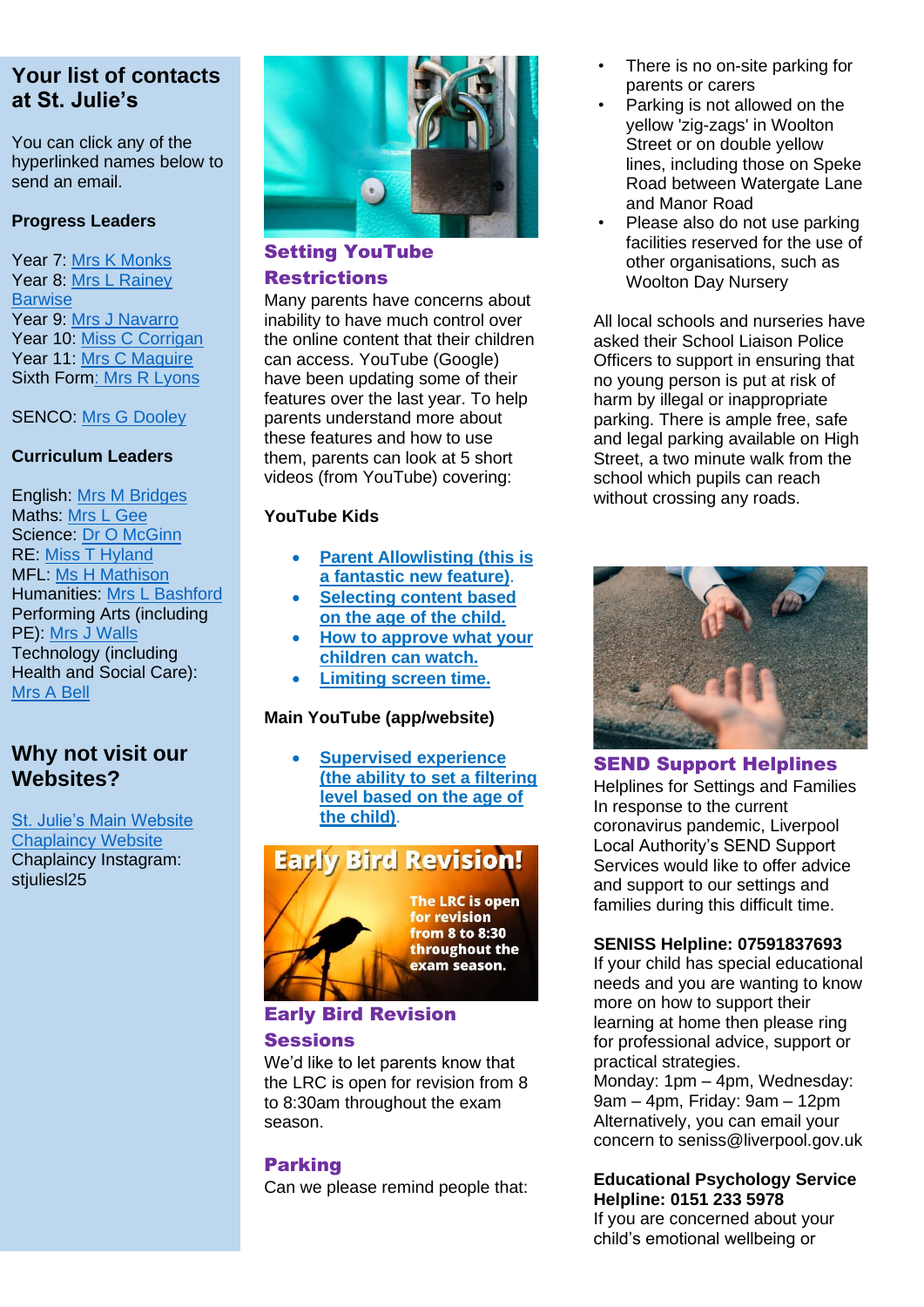#### **Your list of contacts at St. Julie's**

You can click any of the hyperlinked names below to send an email.

#### **Progress Leaders**

Year 7: [Mrs K Monks](mailto:kmonks@stjulies.org.uk) Year 8: [Mrs L Rainey](mailto:lrainey@stjulies.org.uk)  **[Barwise](mailto:lrainey@stjulies.org.uk)** Year 9: [Mrs J Navarro](mailto:jnavarro@stjulies.org.uk) Year 10: [Miss C Corrigan](mailto:ccorrigan@stjulies.org.uk) Year 11: [Mrs C Maguire](mailto:cpeers@stjulies.org.uk) Sixth For[m: Mrs R Lyons](mailto:rkelly@stjulies.org.uk)

SENCO: [Mrs G Dooley](mailto:gdooley@stjulies.org.uk)

#### **Curriculum Leaders**

English: [Mrs M Bridges](mailto:mbridges@stjulies.org.uk) Maths: [Mrs L Gee](mailto:lgee@stjulies.org.uk) Science: [Dr O McGinn](mailto:omcginn@stjulies.org.uk) RE: [Miss T Hyland](mailto:thyland@stjulies.org.uk) MFL: [Ms H Mathison](mailto:hemathison@stjulies.org.uk) Humanities: [Mrs L Bashford](mailto:lbashford@stjulies.org.uk) Performing Arts (including PE): [Mrs J Walls](mailto:jwalls@stjulies.org.uk) Technology (including Health and Social Care): [Mrs](mailto:abell@stjulies.org.uk) A Bell

#### **Why not visit our Websites?**

[St. Julie's Main Website](http://www.stjulies.org.uk/) **[Chaplaincy Website](http://chaplaincy.stjulies.org.uk/)** Chaplaincy Instagram: stiulies 25

managing their behaviour then please ring for professional advice, support or practical strategies. Monday to Friday: 9am – 4.30pm Alternatively, you can email your concern to

[epsadmin@liverpool.gov.uk](mailto:epsadmin@liverpool.gov.uk)

#### **ASD Training Team:**

07522800193/07515501854 Advice and strategies for families of children and young people with autism or social communication needs.

Monday to Friday: 9am – 12pm Alternatively, you can email your concern to

ASDtrainingteam@liverpool.gov.uk

#### **Children's Occupational Therapy Service**

Please contact the Children's https://learnliveuk.com/network-railsecondary-school-safetytalk/Occupational Therapist who is supporting the child for advice or alternatively for general enquiries please email chot@liverpool.gov.uk

**Liverpool Sensory Service** Please contact the Sensory Specialist Teacher who is

supporting the child for advice or alternatively for general enquiries please email

[sensoryservice@liverpool.gov.uk](mailto:sensoryservice@liverpool.gov.uk)

#### Parent Chat Live

[Action for Children Parent Chat](https://parents.actionforchildren.org.uk/chat/) is a free and confidential live chat with a qualified parenting coach in the UK. Staff are there to talk about family life, caring for children or managing your wellbeing as a parent. The chat service is a safe space for a parent to share their concerns. There will be someone to listen, take time to understand a parent's situation, and work with the parent to find possible solutions. If appropriate, they may suggest ideas for where to get extra support.

#### Liverpool Citizens Support Scheme

If you find yourself in crisis you can apply for support to get food and basic necessities for you and your family including gas and electric vouchers (urgent needs) and

furniture and household essentials (home needs).

An emergency or crisis might be a fire or flood, or you have had to move due to violence or fear of violence, or you are leaving care or prison and need support to stay in the community. There are more [details available here.](http://media.stjulies.org.uk/newsletters/liverpoolcitizensupportscheme.pdf)

#### Domestic Abuse:

There is clear evidence that nationally and locally the frequency of incidences of domestic abuse have increased during periods of lockdown. If you or someone you know is suffering from domestic abuse then the following resources will be of use:

- Merseyside Police provide a range of local and national [helplines,](https://www.merseyside.police.uk/advice/advice-and-information/daa/domestic-abuse/support-helplines/) including a vital resource for adults ['#It's](https://www.merseyside.police.uk/SysSiteAssets/foi-media/merseyside/other_information/domestic_absue_advice_and_guidance_booklet.pdf)  [abuse'.](https://www.merseyside.police.uk/SysSiteAssets/foi-media/merseyside/other_information/domestic_absue_advice_and_guidance_booklet.pdf)
- The [Bright Sky app i](https://www.hestia.org/brightsky)s an excellent resource for victims of domestic abuse.
- The [Hideout r](https://thehideout.org.uk/)esources provide support for children who have witnessed or suffered from domestic abuse

Members of the Safeguarding Team are in school every day during lockdown and can be contacted in the usual way, with the [safeguarding@stjulies.org.uk](mailto:safeguarding@stjulies.org.uk) email address being the best way to make contact out of hours.

#### Mental Well-being Support

Children and young people, parents and carers in crisis can call the **[Alder Hey](https://liverpoolcamhs.us12.list-manage.com/track/click?u=29d06172a566a7a062c8c4b01&id=56a6387968&e=0492b55394) CAMHS [crisis care](https://liverpoolcamhs.us12.list-manage.com/track/click?u=29d06172a566a7a062c8c4b01&id=aadc5bd72c&e=0492b55394) line** 24 hours a day, seven days a week on 0151 293 3577 or freephone 0808 196 3550 They should only present to Accident Emergency Department if they need medical treatment or are struggling to keep themselves safe in the immediate moment.

**Anxiety UK –** Charity providing support if you have been diagnosed with anxiety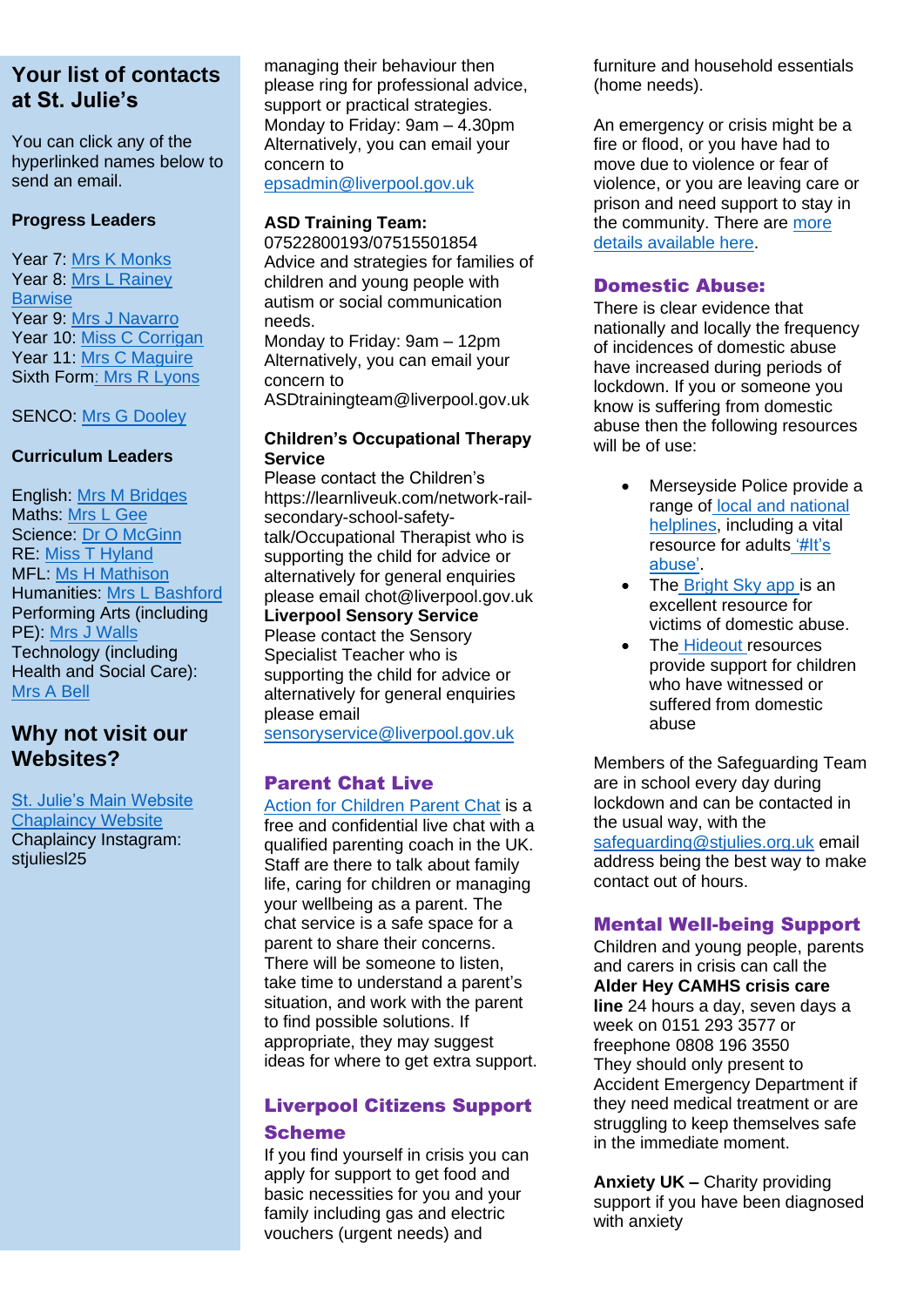#### **Your list of contacts Your list of contacts at St. Julie's at St. Julie's**

You can click any of the You can click any of the hyperlinked names below to hyperlinked names below to send an email. send an email.

#### **Progress Leaders Progress Leaders**

Year 7: [Mrs K Monks](mailto:kmonks@stjulies.org.uk) Year 8: Mrs L Rainey [Barwise](mailto:lrainey@stjulies.org.uk) [Barwise](mailto:lrainey@stjulies.org.uk) Year 9: [Mrs J Navarro](mailto:jnavarro@stjulies.org.uk) Year 10: [Miss C Corrigan](mailto:ccorrigan@stjulies.org.uk) Year 11: [Mrs C Maguire](mailto:cpeers@stjulies.org.uk) Sixth For[m: Mrs R Lyons](mailto:rkelly@stjulies.org.uk) Sixth For[m: Mrs R Lyons](mailto:rkelly@stjulies.org.uk)

SENCO: [Mrs G Dooley](mailto:gdooley@stjulies.org.uk)

#### **Curriculum Leaders Curriculum Leaders**

English: [Mrs M Bridges](mailto:mbridges@stjulies.org.uk) Maths: [Mrs L Gee](mailto:lgee@stjulies.org.uk) Science: [Dr O McGinn](mailto:omcginn@stjulies.org.uk) RE: [Miss T Hyland](mailto:thyland@stjulies.org.uk) RE: [Miss T Hyland](mailto:thyland@stjulies.org.uk) MFL: [Ms H Mathison](mailto:hemathison@stjulies.org.uk) Humanities: [Mrs L Bashford](mailto:lbashford@stjulies.org.uk) Humanities: [Mrs L Bashford](mailto:lbashford@stjulies.org.uk) Performing Arts (including Performing Arts (including PE): [Mrs J Walls](mailto:jwalls@stjulies.org.uk) Technology (including Technology (including Health and Social Care): Health and Social Care): [Mrs](mailto:abell@stjulies.org.uk) A Bell [Mrs](mailto:abell@stjulies.org.uk) A Bell

#### **Why not visit our Why not visit our Websites? Websites?**

[St. Julie's Main Website](http://www.stjulies.org.uk/) [St. Julie's Main Website](http://www.stjulies.org.uk/) [Chaplaincy Website](http://chaplaincy.stjulies.org.uk/) [Chaplaincy Website](http://chaplaincy.stjulies.org.uk/) Chaplaincy Instagram: Chaplaincy Instagram: stjuliesl25 stjuliesl25

#### **Phone: 03444 775 774 (mon to Fri 9.30am-5.30pm)**

**CALM –** Campaign against living Miserably, for Men ages 15-35 **Phone: 0800 58 58 58 (daily 5pmmidnight)**

**Mental Health Foundation** – support for mental health concerns **<https://www.mentalhealth.org.uk/>**

**MIND** – Meeting mental health needs **Phone: 0300 123 3393 (Mon-Fri, 9.00am-6.00pm)**

**No Panic** – support line for panic attacks and OCD **Phone: 0844967 4848 (daily 10.00am-10.00pm)**

**Give Us A Shout** Immediate support by text for people of all ages. <https://giveusashout.org/> **Text 'SHOUT' to 85258**

**PAPYRUS** – Suicide prevention team **Phone:0800 068 4141 (mon – Fri, 10.00am – 5.00pm, 7.00pm - 10.00pm, weekends, 2.00pm-5.00pm)**

**Rethink Mental Illness** – supporting mental health all ages. **Phone:0300 5000 927 (Mon -Fri, 9.30am-4.00pm)**

**Samaritans** – supporting those experiencing feelings of despair **Phone: 116 123 (free 24 hour helpline)**

#### Kooth Guidance for Adults

Kooth is a free, online self-referral counselling service for young people that has had some really positive feedback. The guide for adults, [available here,](https://www.stjulies.org.uk/uploads/File/2020/Kooth-FAQs_Adults.pdf) gives more information about the kinds of services that young people can access and explains about how the system works.

#### Covid Reporting

Please continue to review the [information sent out each week in](https://media.stjulies.org.uk/newsletters/covid19reporting.pdf)  [the bulletin](https://media.stjulies.org.uk/newsletters/covid19reporting.pdf) with regard to the importance of notifying school immediately if your child tests positive for COVID-19. Please

continue to contact school in any of the normal ways - the main switchboard (0151 428 6421) during working hours; or [reception@stjulies.org.uk](mailto:reception@stjulies.org.uk) or safeguarding@stiulies.org.uk for out of hours notifications. School have taken all reasonable steps to raise awareness of this. Thank you.

#### Microsoft Office 365

#### **Licencing**

All students at St. Julie's are licenced to install the Microsoft Office 365 suite on up to five computers at home at no cost. You can find out more about how to complete the installation in this [remote learning guide.](http://media.stjulies.org.uk/newsletters/remotelearningguide.pdf)



#### Covid-19 Information and Risk Assessment

All parent/carers can access the school's Covid-19 risk assessment [here.](https://www.stjulies.org.uk/uploads/File/policies/covid_19_risk_assessment_210910.pdf)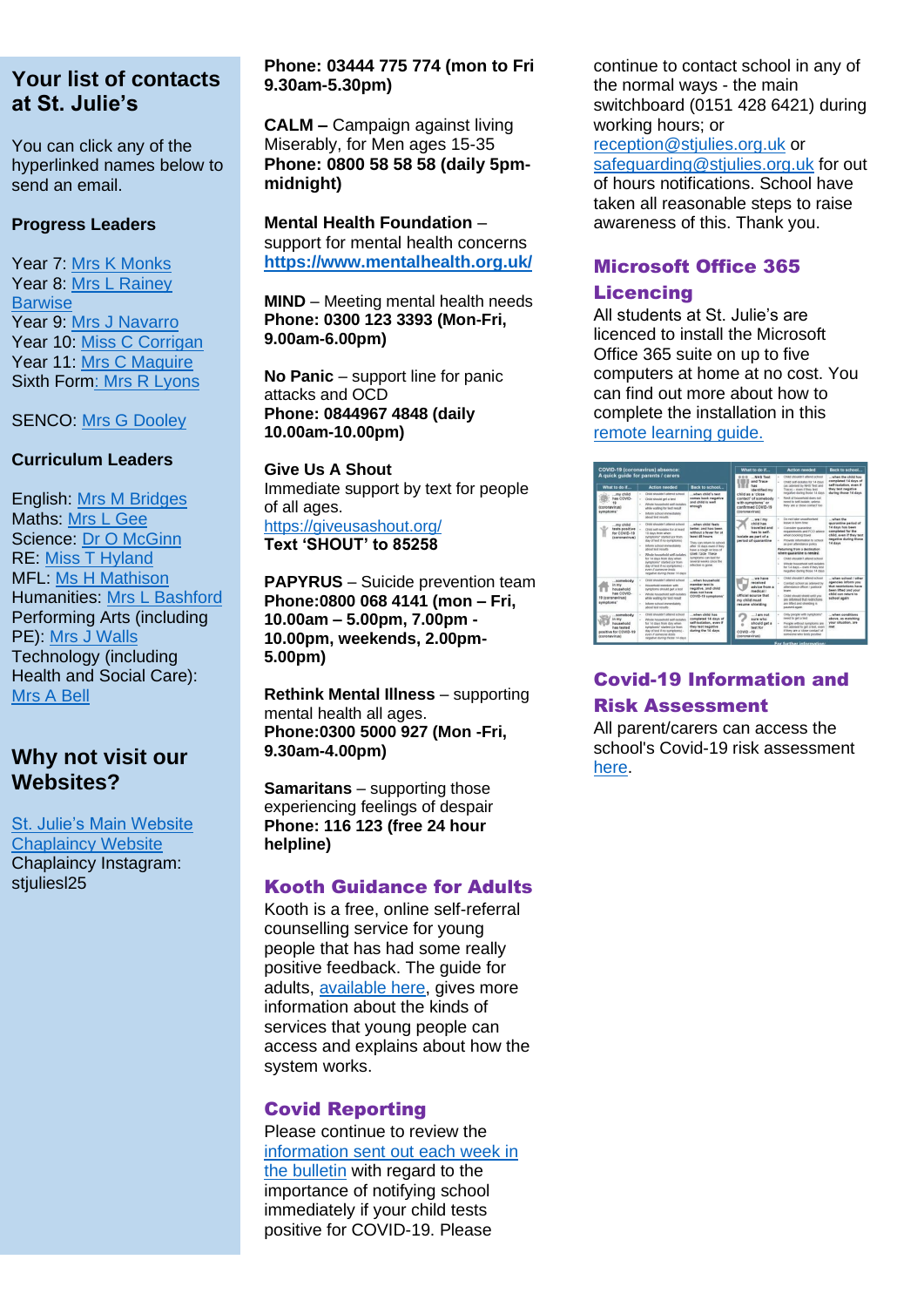

**PAGE 1 EDITION #26 16/06/2022**

## **CAREERS NEWSLETTER**

This newsletter is a collation of all the opportunities we have heard about from employers and universities. Please use the links included to read more information and apply to anything you are interested in. Links are underlined.

## **OPPORTUNITIES JOB OF THE WEEK**



At the Army Foundation College (AFC) Harrogate, we help 16 and 17 year olds get the military skills, fitness and education that they need for a great start in whichever part of the Army suits them. Participants will learn: Military skills, Education Sport and fitness & Leadership and initiative. You can find out more and sign up for the virtual open day on 21st June [here](https://apply.army.mod.uk/what-we-offer/regular-soldier/training/afcharrogate?cid=mail9647728563&gator_td=gf8QuJdaEx9tInsb95USxFeVUvH2tn%2bvf6vJRFBwThuFnYJuY5JEEkRNJKDenMfgDFw207j9sXGKMz5FgELa%2ff%2flhdCLeHlvmqVdeGauUId3jmHJDen0Ph9%2fhDOFDXtiD1uTBAu23p%2bwp4NuMBLIyWNWzub3KyZVCvjgX%2fjKuh5U5jsFWHLvdQMeUFylIPNN).



Ardonagh Advisory are launching a new and exciting Emerging Careers Programme. Starting in September 2022, candidates will begin to build a successful career through a robust eight-week induction, before embarking onto the 18 month Apprenticeship programme. With an amazing starting salary of £20,000, Apprentices will be supported by experienced mentors and buddies throughout their Apprenticeship journey. Apprentices will also be supported in their study towards achieving a Level 3 qualification in Insurance (Cert CII – Chartered Insurance Institute Certificate in Insurance). You can read more [here](https://ardonagh.current-vacancies.com/Jobs/Advert/2656500?cid=1704) and watch a video about the opportunity [here](https://www.youtube.com/watch?v=WbMhGGbjk9g&t=109s).



BE IT, SEE IT are a YouTube channel who aim to share videos of lots of real people doing different jobs. They have a playlist of original videos and have just released their new playlist of Green jobs. Check it out [here](https://www.youtube.com/channel/UCX8uQ7M0hXvp_Uz2tBzAPQQ/playlists).



Pathway CTM are hosting a series of videos to connect you with leading UK employers to gain experience and figure out your next steps after school/college. Whether you want to learn more about NHS careers, find out about the Dyson Institute or learn about your strengths, there is a session for you! Check them out and sign up [here.](https://pathwayctm.com/events/?utm_source=Head+of+Sixth+Free+Newsletter&utm_campaign=71c5ba120d-06+June+2022&utm_medium=email&utm_term=0_36c44588b4-71c5ba120d-116068435&mc_cid=71c5ba120d&mc_eid=fac303f13b)

If you have any questions or need support, please email [ajones@stjulies.org.uk](mailto:ajones@stjulies.org.uk)



Environmental consultants advise on sustainability, including waste management, recycling, flood risk and the effects of climate change. You can earn up to £43,000 per year and expect to work 37-39 hours per week. There will be 3% more Environmental Consultant jobs by 2026. You can read more about this [here.](https://careerpilot.org.uk/job-sectors/environment/job-profile/environmental-consultant)

#### **LABOUR MARKET INFORMATION FACT**

The number of job vacancies in March to May 2022 rose to a new record of 1,300,000; an increase of 20,000 from the previous quarter, and an increase of 503,900 from the precoronavirus pandemic level in January to March 2020.